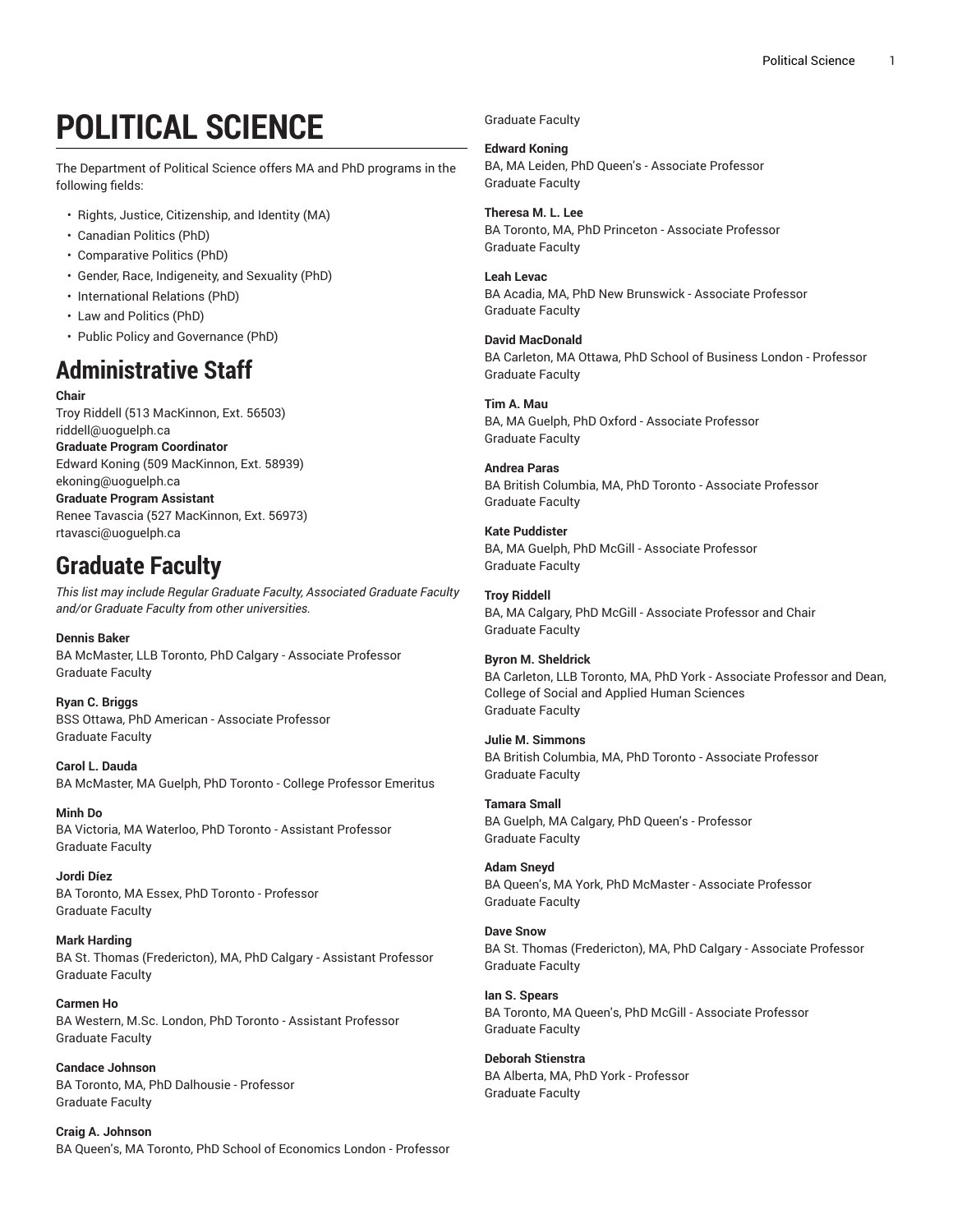## **MA Program**

The MA program revolves around the field of Rights, Justice, Citizenship, and Identity while allowing flexibility for students to pursue their various interests. Within the broader framework of Rights, Justice, Citizenship and Identity, the Department has particular strengths in Public Policy and Administration and Global Justice and Politics and offers a number of courses related to those topics.

Our broad range of course offerings and routes to complete the degree allow students to tailor their experience towards their future employment or academic goals. Graduates of the program are engaged in a wide range of careers with academic institutions, government and public sector agencies, non-governmental organizations, and industry.

## **Admission Requirements**

The department requires an Honours BA degree (4 years) in political science (or its equivalent) with at least a 'B+' average for consideration for admission to the program. A methodology course equivalent to The Systematic Study of Politics, POLS\*3650 Quantitative Methods of Data Analysis, in the Department of Political Science undergraduate program, is necessary for admission to the graduate program. Students not satisfying this requirement may be admitted with the provision that it be satisfied by completing the requisite extra course.

#### **Application Procedure**

Program offices should be consulted for admission deadlines and required documents [https://www.uoguelph.ca/polisci/masters/how]()��+���	���ȫ(vAxB`=��E*٧1|�a����So6N �Qp�xl�)[apply/.]()��+���	���ȫ(vAxB`=��E*٧1|�a����So6N �Qp�xl�) Complete application submission instructions can be found at [http://www.uoguelph.ca/graduatestudies/apply/](�]!ʈ=���n��~�P"��d@�-,�}�`).

Graduate students are admitted each Fall semester.

## **Program Requirements**

Students enroll in one of three study options:

- 1. course work only,
- 2. course work and major research paper or
- 3. course work and thesis.

#### **Thesis**

In order to satisfy the degree requirements, the student will complete three courses plus POLS\*6900 Communications, POLS\*6940 Research Design and Methods and complete a Thesis.

Three courses with at least two of them from the following core courses:

| Code      | Title                                          | <b>Credits</b> |
|-----------|------------------------------------------------|----------------|
| POLS*6050 | The Politics of Identity                       | 0.50           |
| POLS*6130 | <b>Rights and Public Policy</b>                | 0.50           |
| POLS*6150 | <b>Constitutionalism and Judicial Politics</b> | 0.50           |
| POLS*6400 | <b>Citizenship and Social Policy</b>           | 0.50           |
| POLS*6510 | <b>Political Participation and Engagement</b>  | 0.50           |
| POLS*6730 | Development and Global Justice                 | 0.50           |
|           |                                                |                |

Plus:

| Code      | Title                              | Credits |
|-----------|------------------------------------|---------|
| POLS*6900 | Communications                     | 0.25    |
| POLS*6940 | <b>Research Design and Methods</b> | 0.75    |

Or an approved equivalent from another department Thesis<sup>1</sup>

**1**

A thesis of approximately 10,000 to 15,000 words (approximately 80 to 100 double-spaced pages). The written thesis is defended in an oral examination.

#### **Course Work and Major Research Paper**

In order to satisfy the degree requirements, the student will complete four courses plus POLS\*6940 Research Design and Methods, POLS\*6900 Communications, for a total of six courses and complete POLS\*6970 Major Paper.

Four courses with at least two of them from the following core courses:

| Code      | Title                                          | <b>Credits</b> |
|-----------|------------------------------------------------|----------------|
| POLS*6050 | The Politics of Identity                       | 0.50           |
| POLS*6130 | <b>Rights and Public Policy</b>                | 0.50           |
| POLS*6150 | <b>Constitutionalism and Judicial Politics</b> | 0.50           |
| POLS*6400 | <b>Citizenship and Social Policy</b>           | 0.50           |
| POLS*6510 | <b>Political Participation and Engagement</b>  | 0.50           |
| POLS*6730 | Development and Global Justice                 | 0.50           |
|           |                                                |                |

Plus:

| Code                                              | Title                              | <b>Credits</b> |
|---------------------------------------------------|------------------------------------|----------------|
| POLS*6900                                         | Communications                     | 0.25           |
| POLS*6940                                         | <b>Research Design and Methods</b> | 0.75           |
| Or an approved equivalent from another department |                                    |                |
| POLS*6970                                         | Major Paper <sup>2</sup>           | 1.00           |

**2**

The research paper is approximately 10,000 to 12,500 words (approximately 40 to 50 double-spaced pages).

#### **Course Work**

In order to satisfy the degree requirements, the student will complete POLS\*6940 Research Design and Methods and POLS\*6900 Communications, plus five additional courses.

Five courses with at least three of them from the following core courses:

| Code      | Title                                          | <b>Credits</b> |
|-----------|------------------------------------------------|----------------|
| POLS*6050 | The Politics of Identity                       | 0.50           |
| POLS*6130 | <b>Rights and Public Policy</b>                | 0.50           |
| POLS*6150 | <b>Constitutionalism and Judicial Politics</b> | 0.50           |
| POLS*6400 | <b>Citizenship and Social Policy</b>           | 0.50           |
| POLS*6510 | <b>Political Participation and Engagement</b>  | 0.50           |
| POLS*6730 | Development and Global Justice                 | 0.50           |

Plus:

| Code                                              | Title                       | <b>Credits</b> |
|---------------------------------------------------|-----------------------------|----------------|
| POLS*6940                                         | Research Design and Methods | 0.75           |
| Or an approved equivalent from another department |                             |                |
| POLS*6900                                         | Communications              | 0.25           |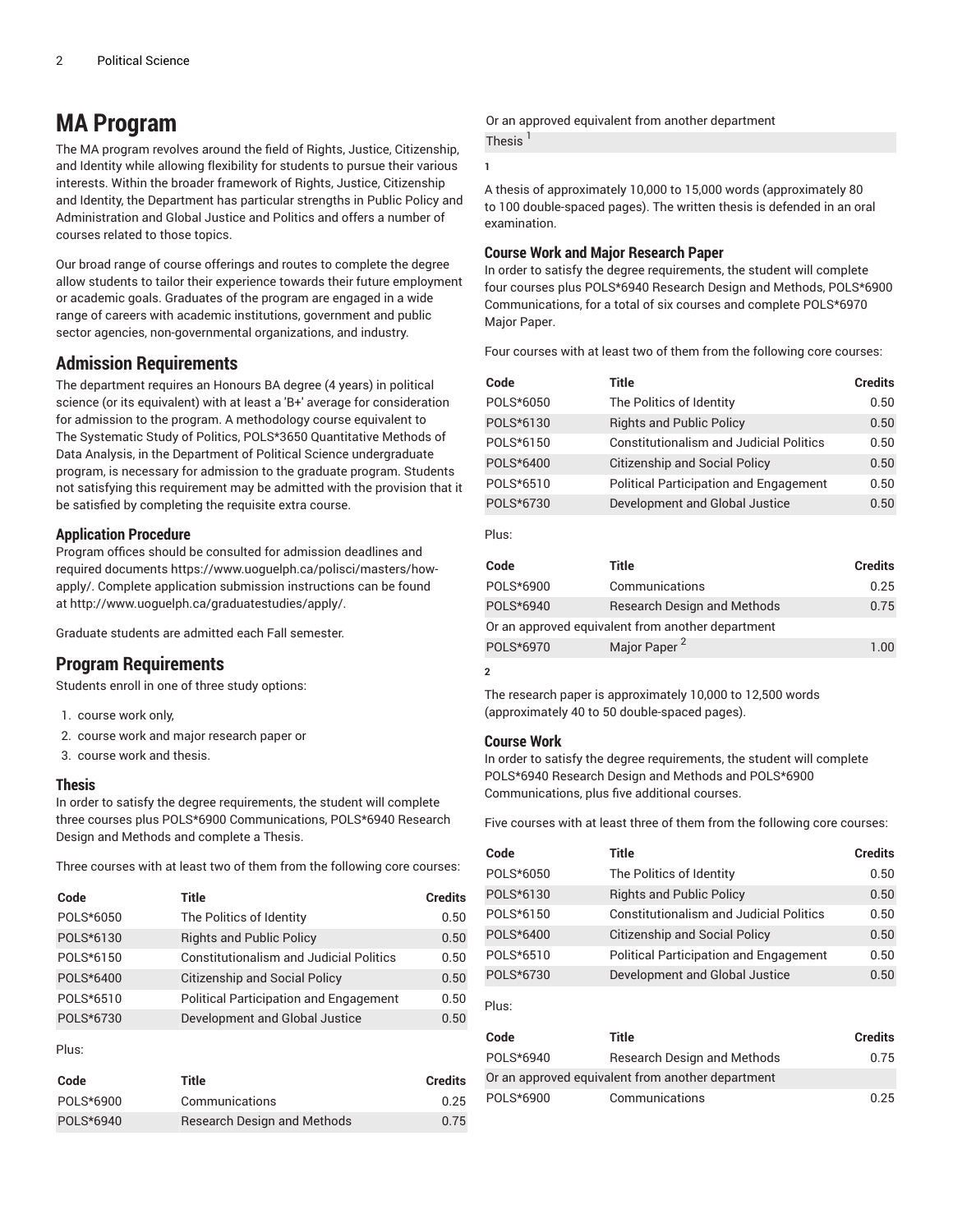# **PhD Program**

## **Admission Requirements**

Students are expected to have a completed an MA in Political Science with at least an A- average for consideration for admission to the program. Students with a MA in a Social Science other than Political Science, are encouraged to apply on the condition that they take additional courses upon their entry into the program.

### **Application Procedure**

Graduate students are admitted each Fall semester. Program offices should be consulted for admission deadlines and required documents [https://www.uoguelph.ca/polisci/masters/how-apply/.]()��+���	���ȫ(vAxB`=��E*٧1|�a����So6N �Qp�xl�) All applications must be submitted on-line. Complete application submission instructions can be found at [http://www.uoguelph.ca/graduatestudies/apply/](�]!ʈ=���n��~�P"��d@�-,�}�`).

## **Program Requirements**

Students are required to major in one field and minor in the other. The Department has wide-ranging and various expertise in each of the fields please consult the Department's website for more information.

The PhD program is designed both for students interested in pursuing academic positions and also for students interested in working in research capacities in the public, non-profit or private sectors.

Students are required to successfully complete a minimum of six graduate courses:

- Two PhD field courses, one course in the student's major field and one course in the minor field (selected in consultation with the student's Advisor)
- Two research methods courses:
	- POLS\*6940 Research Design and Methods
	- POLS\*6500 Qualitative and Quantitative Data Analysis
- Two elective courses
- A written qualifying exam and an oral qualifying exam. The qualifying examination will take the form of a written take-home examination followed by an oral examination and will be based on the reading lists for the core courses in the major and minor field. Normally the examination will involve three questions based on the major field of study and two questions from the minor field.
- A thesis

Each candidate will be required to write and submit a thesis on the research carried out by the candidate on a topic approved by the Advisory Committee. The thesis is expected to be a significant contribution to knowledge in its field and the candidate must indicate in what ways it is a contribution. A thesis is expected to be no less than 200 double-spaced pages in length. The thesis must demonstrate mature scholarship and critical judgement on the part of the candidate, and it must indicate an ability to express oneself in a satisfactory literary style. Approval of the thesis is taken to imply that it is judged to be sufficiently meritorious to warrant publication in reputable scholarly media in the field.

# **Collaborative Specializations**

## **International Development Studies**

The Department of Political Science participates in the MA in International Development Studies (IDS) collaborative specialization. Please consult the International [Development](�CH��vh�)�򰮒A�UU�?N�T��1����3����N(�"�Nn�ӠJ��}��xl�0�ʢ��8����]��$4�A"�eM�k9
��� �ݼ+) Studies ([calendar.uoguelph.ca/graduate-calendar/collaborative-specializations/](�CH��vh�)�򰮒A�UU�?N�T��1����3����N(�"�Nn�ӠJ��}��xl�0�ʢ��8����]��$4�A"�eM�k9
��� �ݼ+) [international-development-studies/](�CH��vh�)�򰮒A�UU�?N�T��1����3����N(�"�Nn�ӠJ��}��xl�0�ʢ��8����]��$4�A"�eM�k9
��� �ݼ+)) listing for a detailed description

of the MA collaborative specialization including the special additional requirements for each of the participating departments.

IDS graduates hold positions in government in Canada and abroad with NGOs, international organizations and private consultancies. Many also enter PhD programs.

The Department of Political Science also participates in the PhD collaborative specialization in International Development Studies (IDS), which provides an opportunity to engage in interdisciplinary study of international development issues. Applications are part of the general PhD application, and go directly to the Political Science Department. In addition to the Political Science PhD requirements, IDS applicants are expected to have a strong background in the social sciences, a demonstrable track record of experience in the course-based study of development issues, development research and/or development practice and a stated research interest relating to international development. The IDS designation also requires two core courses in international development theory and research methods. Please consult the International Development Studies listing for more information about the requirements and expectations of the PhD collaborative specialization in IDS.

## **One Health**

The Department of Political Science participates in the collaborative specialization in One Health. Master's and Doctoral students wishing to undertake thesis research or their major research paper/project with an emphasis on one health are eligible to apply to register concurrently in Political Science and the collaborative specialization. Students should consult the [One Health \(calendar.uoguelph.ca/graduate-calendar/](�N,�~	�פ
M��% x:��#YP�ʌ5�n��w$�2��׿�Hr����0Nu��&���f���-&;�)��b��� ��) [collaborative-specializations/one-health/\)](�N,�~	�פ
M��% x:��#YP�ʌ5�n��w$�2��׿�Hr����0Nu��&���f���-&;�)��b��� ��) listing for more information.

## **Sexualities, Genders and Bodies**

The Political Science program participates in the collaborative specialization in Sexualities, Genders and Bodies. MA and PhD students wishing to undertake thesis research or write their major research paper in the area of sexualities, genders and bodies are eligible to apply to register concurrently in Political Science and the collaborative specialization. Students should consult the [Sexualities, Genders and](�fRZw�ɪ Ec)�^�z�w�"���*a�j5Y(�����i�q��N�v��o@�6��ZQ=?� .ڬM*N�M���!@xE�\�ro�+�Hfg�?�C�Y�) [Bodies](�fRZw�ɪ Ec)�^�z�w�"���*a�j5Y(�����i�q��N�v��o@�6��ZQ=?� .ڬM*N�M���!@xE�\�ro�+�Hfg�?�C�Y�) ([https://calendar.uoguelph.ca/graduate-calendar/collaborative](�fRZw�ɪ Ec)�^�z�w�"���*a�j5Y(�����i�q��N�v��o@�6��ZQ=?� .ڬM*N�M���!@xE�\�ro�+�Hfg�?�C�Y�)[specializations/sexualities-genders-and-bodies/\)](�fRZw�ɪ Ec)�^�z�w�"���*a�j5Y(�����i�q��N�v��o@�6��ZQ=?� .ڬM*N�M���!@xE�\�ro�+�Hfg�?�C�Y�) listing for more information.

## **Courses**

A number of graduate courses are cross-listed with intensive, senior undergraduate seminars. In these cross-listed offerings, which are identified as such in the course descriptions, course and grading expectations will be tailored to graduate students.

Students should also consult the fourth year undergraduate course selection. Graduate students, with the approval of the instructor and the Graduate Program Coordinator, may take a fourth year undergraduate course in the Political Science Department. This course is taken as POLS\*6950 Specialized Topics in Political Studies. Course requirements are modified so that they are comparable to other courses offered at the graduate level.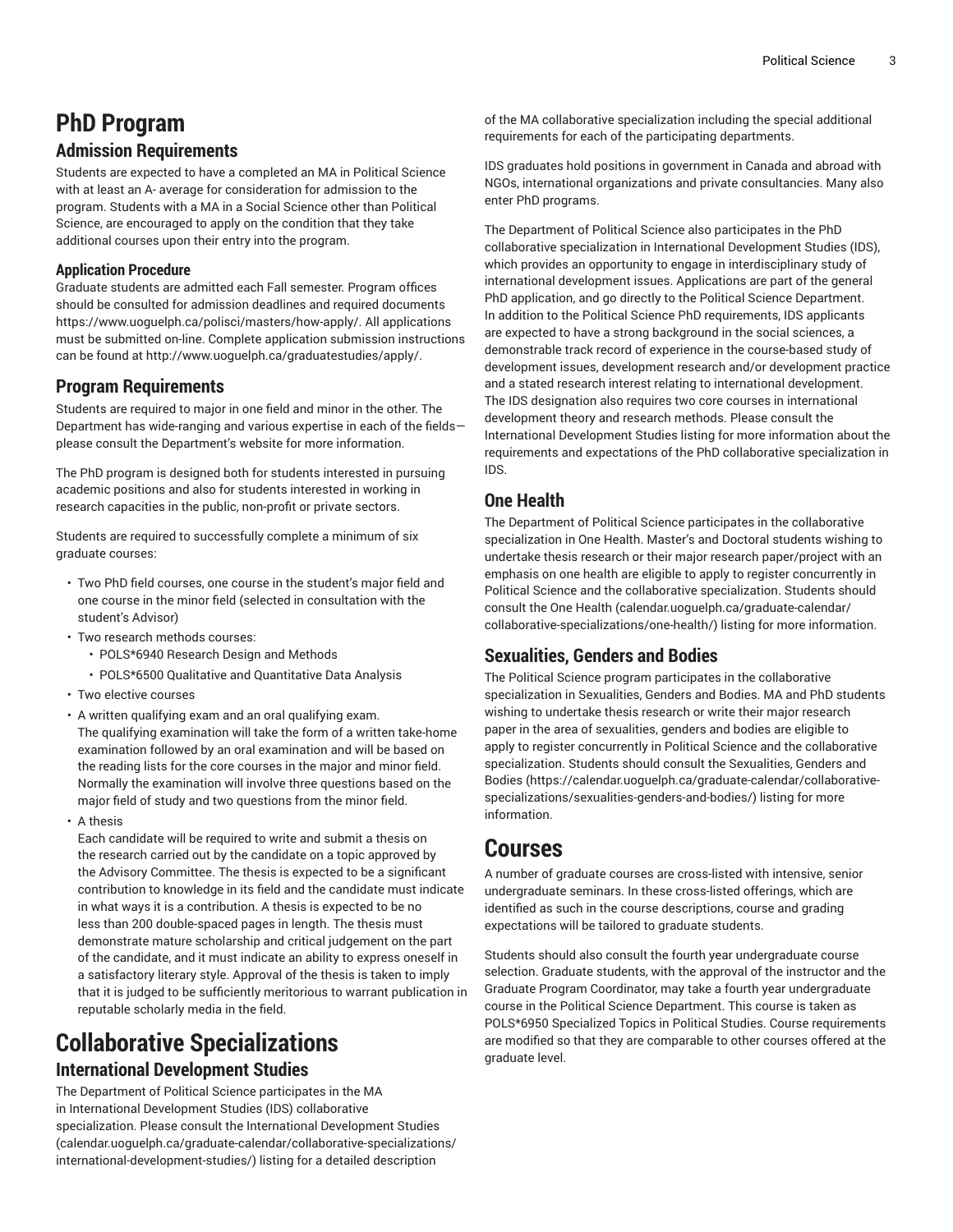#### **POLS\*6050 The Politics of Identity Unspecified [0.50]**

This course engages theoretical approaches of identity and identity politics in the global north and/or south. Topics may include contestation over indigenous, racial, ethnic, cultural, sexual, gender, and women's rights.

**Offering(s):** Annually

**Department(s):** Department of Political Science **Location(s):** Guelph

#### **POLS\*6120 Theories of International Relations Unspecified [0.50]**

This course examines Western and non-Western theories of international relations, such as realism, liberalism, and constructivism, as well as Marxist, critical, indigenous and gender approaches. It will engage with established and emerging theories, exploring contestation and debates within the discipline.

**Offering(s):** Occasional years **Department(s):** Department of Political Science **Location(s):** Guelph

#### **POLS\*6130 Rights and Public Policy Unspecified [0.50]**

Students will study how individual rights can be restricted, protected or expanded through public policy, and how rights considerations and discourse may shape policy and the policy process.

**Offering(s):** Annually **Department(s):** Department of Political Science **Location(s):** Guelph

#### **POLS\*6150 Constitutionalism and Judicial Politics Unspecified [0.50]**

This course investigates how the constitution and the judiciary affect political processes and decision-making, and how politics shape constitutions and judicial process. Canadian or comparative examples will be examined.

**Offering(s):** Annually **Department(s):** Department of Political Science **Location(s):** Guelph

#### **POLS\*6160 Multi-Level Governance in Canada Unspecified [0.50]**

This course considers the evolving relationship among levels of government in Canada. The growth of cities, the growth of policy responsibilities of provinces, the influence of international organizations, and the development of Indigenous governments in Canada all challenge the conventional study of federal-provincial relations in Canada. From year to year, this course examines one or several of these contemporary dynamics. Offered in conjunction with POLS\*4160. Extra work is required for graduate students.

**Offering(s):** Occasional years

**Restriction(s):** Credit may be obtained for only one of POLS\*4160 or POLS\*6160

**Department(s):** Department of Political Science **Location(s):** Guelph

#### **POLS\*6170 Courts and Parliament Unspecified [0.50]**

The course critically examines the complex relationship between the judiciary and representative institutions. By comparing the treatment of current political controversies (assisted suicide, prostitution, drug treatment), students will better appreciate the often-subtle exchanges between the two institutions and further enhance their research abilities in regards to both legal and legislative processes. Offered in conjunction with POLS\*4070. Extra work is required for graduate students.

### **Offering(s):** Annually

**Restriction(s):** Credit may be obtained for only one of POLS\*4070 or POLS\*6170

**Department(s):** Department of Political Science **Location(s):** Guelph

#### **POLS\*6180 Women, Justice and Public Policy Unspecified [0.50]**

This course will use gender-based analysis in examining a series of justice and public policy issues affecting the lives of women, including equality rights, pay and employment equity, domestic violence, sexual assault, family policy, health care policy, and pornography. Offered in conjunction with POLS\*4100. Extra work is required for graduate students.

**Offering(s):** Occasional years

**Restriction(s):** Credit may be obtained for only one of POLS\*4100 or POLS\*6180

**Department(s):** Department of Political Science **Location(s):** Guelph

#### **POLS\*6200 Law and Politics Unspecified [0.50]**

This course explores advanced topics in law and politics depending on the interests of the instructor. Potential topics include investigating the law and politics of social change or analyzing debates about the political power of courts in Canada or in comparative perspectives. Offered in conjunction with POLS\*4050. Extra work is required for graduate students.

**Offering(s):** Occasional years

**Restriction(s):** Credit may be obtained for only one of POLS\*4050 or POLS\*6200

**Department(s):** Department of Political Science

**Location(s):** Guelph

#### **POLS\*6210 Conceptions of Canada Unspecified [0.50]**

This course will explore evolving conceptions of Canadian identity and nationalism through consideration of political culture, institutions and constitutional arrangements. Possible topics include: multiculturalism, aboriginal identity and community, Quebec nationalism, social citizenship, rights and representation, as well as Canada's global role and significance.

**Offering(s):** Occasional years **Department(s):** Department of Political Science **Location(s):** Guelph

#### **POLS\*6380 State-Building and Regime Change Unspecified [0.50]**

Students will explore theories of states, regimes, state-building, regime change, and democratization. The course critically engages dominant debates and reviews empirical examples.

**Offering(s):** Occasional years

**Department(s):** Department of Political Science **Location(s):** Guelph

#### **POLS\*6390 Resource Scarcity and Conflict Unspecified [0.50]**

This course examines domestic, international and global dimensions of environmental governance and resource conflict, as well as stakeholder perspectives on resource politics. Topics may include climate change; the resource curse; commodity production, trade and consumption; food and human security; political ecology and extractive industries.

**Offering(s):** Occasional years

**Department(s):** Department of Political Science **Location(s):** Guelph

#### **POLS\*6400 Citizenship and Social Policy Unspecified [0.50]**

Students will study citizenship and the allocation of social goods through social policies. Normative debates, theoretical frameworks, and empirical perspectives in a range of social policy fields - such as health care, pensions, childcare, education, and housing - may be examined.

**Offering(s):** Annually

**Department(s):** Department of Political Science **Location(s):** Guelph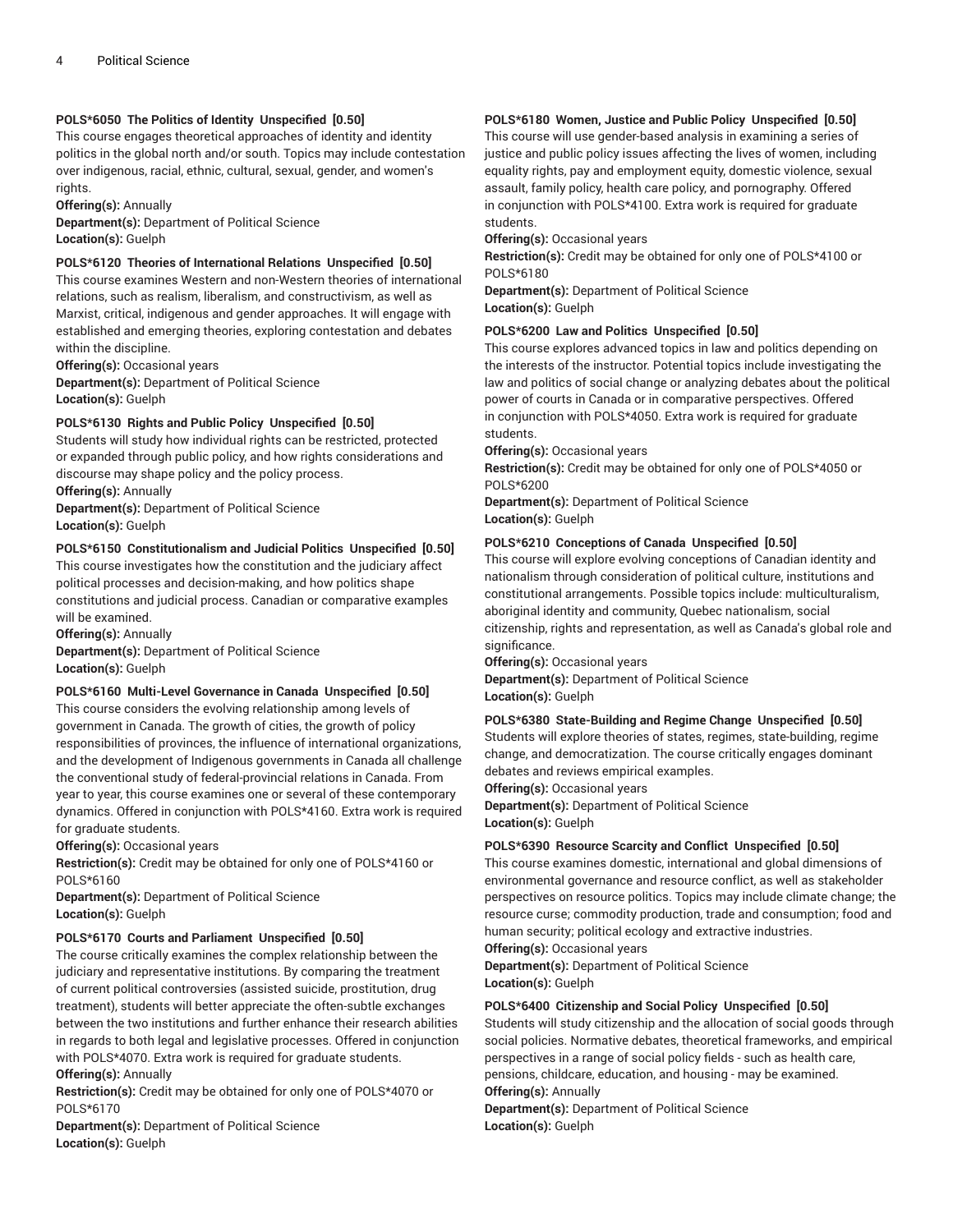#### **POLS\*6500 Qualitative and Quantitative Data Analysis Unspecified [0.50]**

This course introduces both qualitative and quantitative methods of data analysis. Students will engage theoretical material on the subject and develop data analysis skills through practice.

**Offering(s):** Annually

**Department(s):** Department of Political Science **Location(s):** Guelph

#### **POLS\*6510 Political Participation and Engagement Unspecified [0.50]**

Students will study how individual citizens engage in the political process. Informal channels such as social movements or more formal organizations such as interest groups and political parties may be examined.

**Offering(s):** Annually **Department(s):** Department of Political Science **Location(s):** Guelph

#### **POLS\*6520 International Political Economy Unspecified [0.50]**

The course relies on theoretical approaches in IPE to examine relationships between politics and economics across national and regional levels. The evolution of the global political economy and its governance structures is explored, as well as contemporary debates about globalization and state and non-state actors' responses. Issueareas may include: money and power, technology, trade, development and the environment. Offered in conjunction with POLS\*4200. Extra work is required for graduate students.

**Restriction(s):** Credit may be obtained for only one of POLS\*4200 or POLS\*6520

**Department(s):** Department of Political Science **Location(s):** Guelph

#### **POLS\*6530 Human Rights, Ethics and Development Unspecified [0.50]**

This course will examine the political and ethical consequences of adopting a human rights framework in national and international contexts by both state and non-state actors. This subject will be explored from a range of historical, theoretical and practical perspectives. Offered in conjunction with POLS\*4300. Extra work is required for graduate students.

#### **Offering(s):** Annually

**Restriction(s):** Credit may be obtained for only one of POLS\*4300 or POLS\*6530

**Department(s):** Department of Political Science **Location(s):** Guelph

#### **POLS\*6540 Topics in Comparative Politics Unspecified [0.50]**

This course considers theories and problems in comparative politics and government in developing and industrialized countries. The geographical and theoretical focus of the course will reflect the interests of the instructor. Offered in conjunction with POLS\*4710. Extra work is required for graduate students.

**Offering(s):** Occasional years

**Restriction(s):** Credit may be obtained for only one of POLS\*4710 or POLS\*6540

**Department(s):** Department of Political Science **Location(s):** Guelph

#### **POLS\*6550 Topics in Public Management Unspecified [0.50]**

This course will examine various topics related to governance, such as public management reform, public sector leadership, third sector organizations or budgeting and human resources. Offered in conjunction with POLS\*4250. Extra work is required for graduate students. **Offering(s):** Occasional years

**Restriction(s):** Credit may be obtained for only one of POLS\*4250 or POLS\*6550

**Department(s):** Department of Political Science **Location(s):** Guelph

#### **POLS\*6560 Topics in Public Policy Unspecified [0.50]**

This course will examine various public policy issues such as social policy or health care policy in a Canadian or comparative context. Offered in conjunction with POLS\*4260. Extra work is required for graduate students.

**Offering(s):** Occasional years

**Restriction(s):** Credit may be obtained for only one of POLS\*4260 or POLS\*6560

**Department(s):** Department of Political Science **Location(s):** Guelph

#### **POLS\*6570 International Relations of the Middle East Unspecified [0.50]**

This course is designed as an advanced introduction to the international relations of the Middle East. The course focuses on theories of international relations and their applicability to specific case studies of Middle Eastern politics. The course provides a critical examination of conflicts in the region, and contextualizes those conflicts within both realist and neo-realist theories of international relations. Offered in conjunction with POLS\*4730. Extra work is required for graduate students.

**Offering(s):** Occasional years

**Restriction(s):** Credit may be obtained for only one of POLS\*4730 or POLS\*6570

**Department(s):** Department of Political Science **Location(s):** Guelph

#### **POLS\*6580 Topics in International Relations Unspecified [0.50]**

This course considers theories and problems in the field of International Relations. The theoretical and/or geographical focus of the course will reflect the interests of the instructor. Offered in conjunction with POLS\*4720. Extra work is required for graduate students.

**Offering(s):** Occasional years

**Restriction(s):** Credit may be obtained for only one of POLS\*4720 or POLS\*6580

**Department(s):** Department of Political Science **Location(s):** Guelph

#### **POLS\*6590 Advanced Topics in Rights and Liberties Unspecified [0.50]**

The course explores rights and liberties from various perspectives depending on the interests of the instructor. Potential topics include exploring the political, social, and legal factors and theories that explain the development of rights and liberties; rights and liberties in a comparative and international context; or the philosophical and policy debates surrounding rights and liberties. Offered in conjunction with POLS\*4740. Extra work is required for graduate students.

#### **Offering(s):** Occasional years

**Restriction(s):** Credit may be obtained for only one of POLS\*4740 or POLS\*6590

**Department(s):** Department of Political Science **Location(s):** Guelph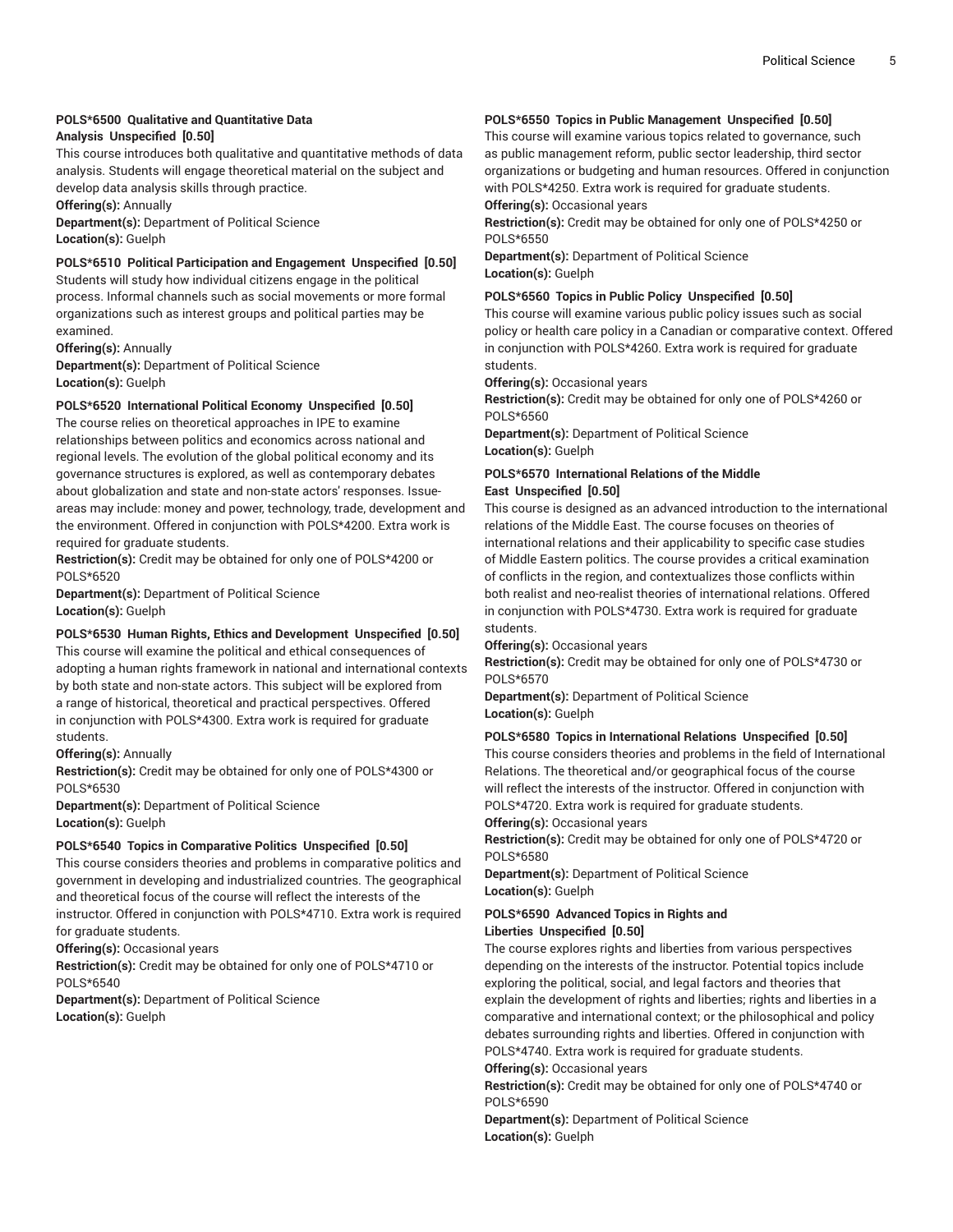#### **POLS\*6630 Approaches to Public Policy Analysis Unspecified [0.50]**

This course introduces students to the main theoretical approaches utilized in understanding public policy making and outcomes. Throughout the course, particular attention is paid to varying conceptions of institutions, ideas and interest and the role of these conceptions in various explanations of policy change and stasis. **Offering(s):** Annually

**Department(s):** Department of Political Science **Location(s):** Guelph

#### **POLS\*6640 Canadian Public Administration: Public Sector Management Unspecified [0.50]**

This course examines the growth of the administrative state in Canada, especially in the post World War II period. It critically reviews issues such as the concept of public sector management, the delegation of authority, personnel management, accountability and the ethics of ministers and officials to Parliament and the public.

**Department(s):** Department of Political Science **Location(s):** Guelph

#### **POLS\*6730 Development and Global Justice Unspecified [0.50]**

Students will study Western and non-Western theoretical perspectives on the politics of development and global justice. Topics may include human rights and development, global inequality, environmental justice, indigenous politics, humanitarian ethics, intercultural competency, and faith-based development.

**Offering(s):** Annually **Department(s):** Department of Political Science **Location(s):** Guelph

#### **POLS\*6820 PhD Field Course in Canadian Politics Unspecified [0.50]**

Students will help to identify and critically engage with key scholarship in the field of Canadian Politics. The course will provide a breadth of understanding of the field, but a portion of the Canadian reading list can be tailored to the student's particular interests.

**Offering(s):** Occasional years

**Department(s):** Department of Political Science **Location(s):** Guelph

#### **POLS\*6830 PhD Field Course in Comparative Politics Unspecified [0.50]**

Students will help to identify and critically engage with key scholarship in the field of Comparative Politics. The course will provide a breadth of understanding of the field, but a portion of the reading list can be tailored to the student's particular interests.

**Offering(s):** Occasional years

**Department(s):** Department of Political Science **Location(s):** Guelph

#### **POLS\*6840 PhD Field Course in Gender, Race, Indigeneity, and Sexuality Unspecified [0.50]**

Students will help to identify and critically engage with key scholarship relating to Gender, Race, Indigeneity and Sexuality. The course will provide a breadth of understanding of the field, but a portion of the reading list can be tailored to the student's particular interests. **Offering(s):** Occasional years

**Department(s):** Department of Political Science **Location(s):** Guelph

#### **POLS\*6850 PhD Field Course in International Relations Unspecified [0.50]**

Students will help to identify and critically engage with key scholarship relating to International Relations. The course will provide a breadth of understanding of the field, but a portion of the reading list can be tailored to the student's particular interests.

**Offering(s):** Occasional years

**Department(s):** Department of Political Science **Location(s):** Guelph

#### **POLS\*6860 PhD Field Course in Law and Politics Unspecified [0.50]**

Students will help to identify and critically engage with key scholarship relating to Law and Politics. The course will provide a breadth of understanding of the field, but a portion of the reading list can be tailored to the student's particular interests.

**Offering(s):** Occasional years

**Department(s):** Department of Political Science **Location(s):** Guelph

#### **POLS\*6870 PhD Field Course in Public Policy and Governance Unspecified [0.50]**

Students will help to identify and critically engage with key scholarship relating to Public Policy and Governance. The course will provide a breadth of understanding of the field, but a portion of the reading list can be tailored to the student's particular interests.

**Offering(s):** Occasional years

**Department(s):** Department of Political Science **Location(s):** Guelph

#### **POLS\*6900 Communications Fall and Winter Reg Required [0.25]**

This course trains students in crucial academic skills, in particular writing and presentation skills. Some course elements may be offered through workshops in conjunction with other units, such as the Learning Commons.

**Offering(s):** Annually

**Department(s):** Department of Political Science **Location(s):** Guelph

#### **POLS\*6940 Research Design and Methods Unspecified [0.75]**

This course focuses on the elements of designing and writing a research question and proposal. It examines the principles of research design and research ethics, and surveys the strengths and weaknesses of a variety of methods of data collection.

**Offering(s):** Annually

**Department(s):** Department of Political Science **Location(s):** Guelph

#### **POLS\*6950 Specialized Topics in Political Studies Unspecified [0.50]**

This course is intended to be an elective course for students wishing to pursue an area of investigation not covered in the other courses offered by the department. This course may also be chosen by students who want to further pursue a subject area to which they were introduced in a previous course.

**Offering(s):** Occasional years

**Department(s):** Department of Political Science **Location(s):** Guelph

#### **POLS\*6960 Directed Readings Unspecified [0.50]**

This is an elective course for students wishing to pursue an area of investigation not covered in other courses offered by the department. This course may also be chosen by students who want to further pursue a subject area to which they were introduced in a previous course. **Offering(s):** Occasional years **Department(s):** Department of Political Science

**Location(s):** Guelph